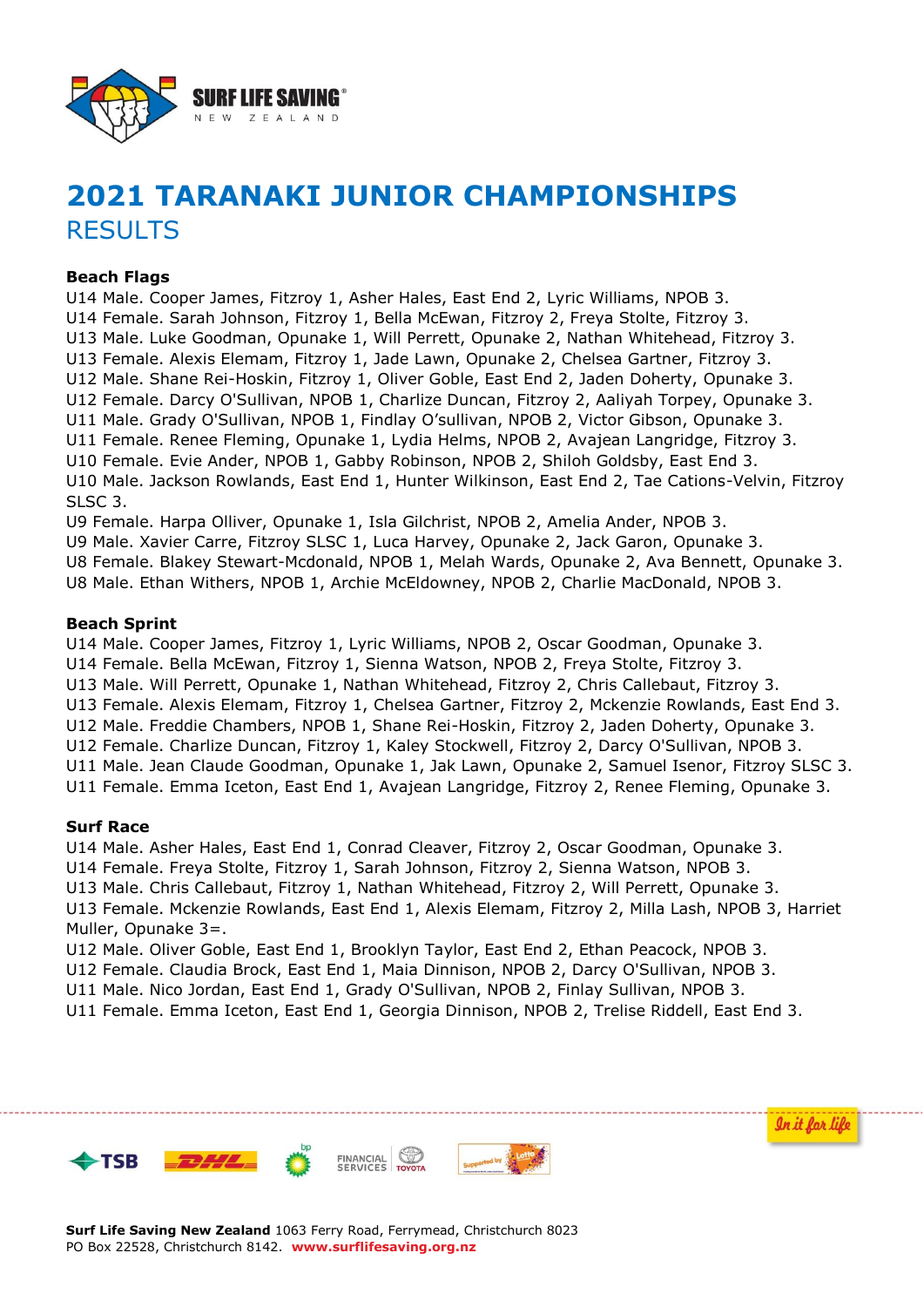# **Diamond Race**

U14 Male. Asher Hales, East End 1, Conrad Cleaver, Fitzroy 2, Harry Scott, Fitzroy 3. U14 Female. Freya Stolte, Fitzroy 1, Sarah Johnson, Fitzroy 2, Mia Padrutt, Fitzroy 3. U13 Male. Chris Callebaut, Fitzroy 1, Nathan Whitehead, Fitzroy 2, Ben Helms, NPOB 3. U13 Female. Mckenzie Rowlands, East End 1, Chelsea Gartner, Fitzroy 2, Alexis Elemam, Fitzroy 3. U12 Male. Oliver Goble, East End 1, Ethan Peacock, NPOB 2, Duncan Poole, NPOB 3. U12 Female. Maia Dinnison, NPOB 1, Darcy O'Sullivan, NPOB 2, Claudia Brock, East End 3. U11 Male. Nico Jordan, East End 1, Grady O'Sullivan, NPOB 2, Leo Padrutt, Fitzroy 3. U11 Female. Georgia Dinnison, NPOB 1, Emma Iceton, East End 2, Trelise Riddell, East End 3.

# **Board Race**

U14 Male. Asher Hales, East End 1, Cooper James, Fitzroy 2, Harry Scott, Fitzroy 3. U14 Female. Mia Padrutt, Fitzroy 1, Freya Stolte, Fitzroy 2, Sarah Johnson, Fitzroy 3. U13 Male. Chris Callebaut, Fitzroy 1, Nathan Whitehead, Fitzroy 2, Luke Goodman, Opunake 3. U13 Female. Chelsea Gartner, Fitzroy 1, Mckenzie Rowlands, East End 2, Alexis Elemam, Fitzroy 3. U12 Male. Oliver Goble, East End 1, Ethan Peacock, NPOB 2, Brooklyn Taylor, East End 3. U12 Female. Darcy O'Sullivan, NPOB 1, Maia Dinnison, NPOB 2, Claudia Brock, East End 3. U11 Male. Leo Padrutt, Fitzroy 1, Nico Jordan, East End 2, Grady O'Sullivan, NPOB 3. U11 Female. Emma Iceton, East End 1, Georgia Dinnison, NPOB 2, Trelise Riddell, East End 3.

# **Board Relay**

U14 Male. Fitzroy (Chris Callebaut/Harry Scott/Conrad Cleaver) 1, Fitzroy (Cooper James/Hamish Sorensen/Nathan Whitehead) 2, NPOB (Ben Helms/Jake Dingle/Darcy Stevens) 3. U14 Female. Fitzroy (Mia Padrutt/Freya Stolte/Alexis Elemam) 1, Fitzroy SLSC (Sarah Johnson/Chelsea Gartner/Nayeli Pelletier) 2, NPOB (Eliya Sclosberg/Mila Lash/Sienna Watson) 3. U12 Male. East End (Oliver Goble/Sam Watson/Brooklyn Taylor) 1, NPOB (Ethan Peacock/Henry Martin/Grady O'Sullivan) 2, Fitzroy (Leo Padrutt/Shane Rei-Hoskin/Lachlan Sorensen) 3. U12 Female. NPOB (Maia Dinnison/Darcy O'Sullivan/Keziah Fakavamoeanga) 1, NPOB (Georgia Dinnison/Lydia Helms/Pearl Shearer) 2, East End (Neela Corkin/Claudia Brock/Emma Iceton) 3.

# **Beach Sprints**

U10 Female. Evie Ander, NPOB 1, Lucia Miller, Fitzroy SLSC 2, Maddie Brown, Opunake 3. U10 Male. Jackson Rowlands, East End 1, Hunter Wilkinson, East End 2, Zac Williams, Fitzroy SLSC 3.

U9 Female. Harpa Olliver, Opunake 1, Gracie Birdling, Fitzroy SLSC 2, Ana Shlosberg, NPOB 3.

U9 Male. Aidan Sullivan, NPOB 1, Xavier Leprou, Opunake 2, Luke Berenston, East End 3.

U8 Female. Blakey Steward-Mcdonald, NPOB 1, Melah Wards, Opunake 2, Ava Bennett, Opunake 3.

U8 Male. Ethan Withers, NPOB 1, Sam Bennett, Opunake 2, Archie McEldowney, NPOB 3.

# **Boogie Board Race**

U10 Female. Shiloh Goldby, East End 1, Kelsey Bevan, Opunake 2.

U9 Female. Amelia Ander, NPOB 1, Harpa Olliver, Opunake 2, Macy Riddell, East End 3.

U9 Male. Aidan Sullivan, NPOB 1, Luka Harvey, NPOB 2, Xavier Carre, Fitzroy SLSC 3.

U8 Female. Blakey Stewart-Mcdonald, NPOB 1, Melah Wards, Opunake 2, Ava Bennett, Opunake 3. U8 Male. Joel Becroft, NPOB 1, Ethan Withers, NPOB 2, Paddy Rankin, Opunake 3.

# **Diamond Race (No 200m Badge)**

U10 Female. Kelsey Bevan, Opunake 1.

# **Run Wade Run**

U10 Female. Shiloh Goldby, East End 1, Kelsey Bevan, Opunake 2.

- U10 Male. Taavi Fraser, Opunake 1.
- U9 Female. Harpa Olliver, Opunake 1, Amelia Ander, NPOB 2, Pippa O'Sullivan, NPOB 3.
- U9 Male. Xavier Carre, Fitzroy SLSC 1, Aidan Sullivan, NPOB 2, Xavier Leprou, Opunake 3.
- U8 Female. Blakey Stewart-Mcdonald, NPOB 1, Melah Wards, Opunake 2, Ava Bennett, Opunake 3.
- U8 Male. Joel Becroft, NPOB 1, Ethan Withers, NPOB 2, Charlie McDonald, NPOB 3.